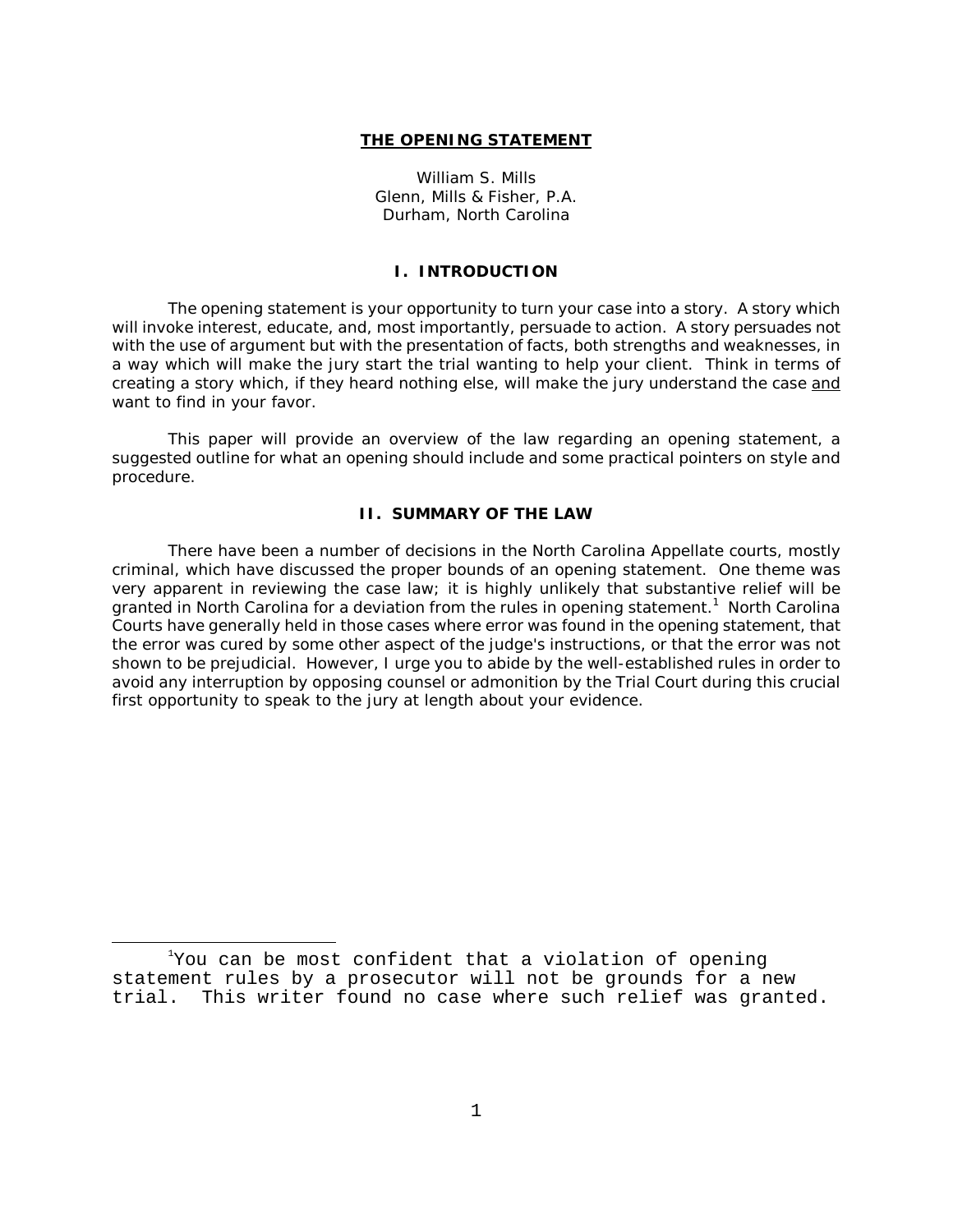Rule 9 of the General Rules of Practice provides as follows:

At any time before the presentation of evidence, counsel for each party may make an opening statement setting forth the grounds for his claim or defense.

The parties may elect to waive opening statements.

Opening statements shall be subject to such time and scope limitations as may be imposed by the Court.

Additionally, North Carolina General Statute Section 15A-1221(a)(4) provides as follows:

Each party must be given the opportunity to make a brief opening statement, but the Defendant may reserve his opening statement.

Trial Courts have been afforded wide discretion in carrying out the last paragraph of Rule 9. In Keene v Wake County Hospital Systems, 74 N.C. App. 523, 328 S.E. 2d 883 (1985), the Trial Court limited opening statements in a medical negligence action to five minutes per party. This restriction was affirmed as being within the Trial Court's discretion under Rule 9. A five minute limitation was also imposed in State v Paige, 316 N.C. 630 343 S.E. 2d 848 (1986).

North Carolina Appellate Courts have also addressed the propriety of the scope of an opening statement. Although the primary cases have been criminal appeals, the principals would apply equally to the civil action. The North Carolina Supreme Court in Paige discussed the proper scope of an opening statement. In Paige the trial judge limited the defendant's statements as follows:

> You may only state what you contend your evidence will show. You may not comment on what the other party's evidence does or does not show. You may not characterize any witness. You may not comment on what the other lawyer may or may not argue. You may not argue the law. Solely and simply what you contend your evidence will show. I'll limit it to five minutes per person.

State v Paige, 343 S.E. 2d at 859.

After that initial instruction to defense counsel, the judge proceeded to interrupt the attorney during his opening whenever he strayed from those restrictions. Defense counsel in Paige was not allowed to tell the jury that the fact that his client had been accused of a crime was no evidence of guilt. After making such a statement, the Trial Court admonished him not to "argue the law". Defense counsel in Paige was also not allowed to argue the burden of proof of the state.

In analyzing whether or not the trial judge's actions in Paige were proper, the Court quoted from State v Elliott, 69 N.C. App. 89, 93, 316 S.E. 2d 632, 636, discretionary review denied, appeal dismissed, 311 N.C. 765, 321 S.E. 2d 148 (1984) as follows:

> While the exact scope and extent of an opening statement rests largely in the discretion of the trial judge, we believe that the proper function of an opening statement is to allow the party to inform the court and the jury of the nature of his case and the evidence he plans to offer in support of it. ... It should not be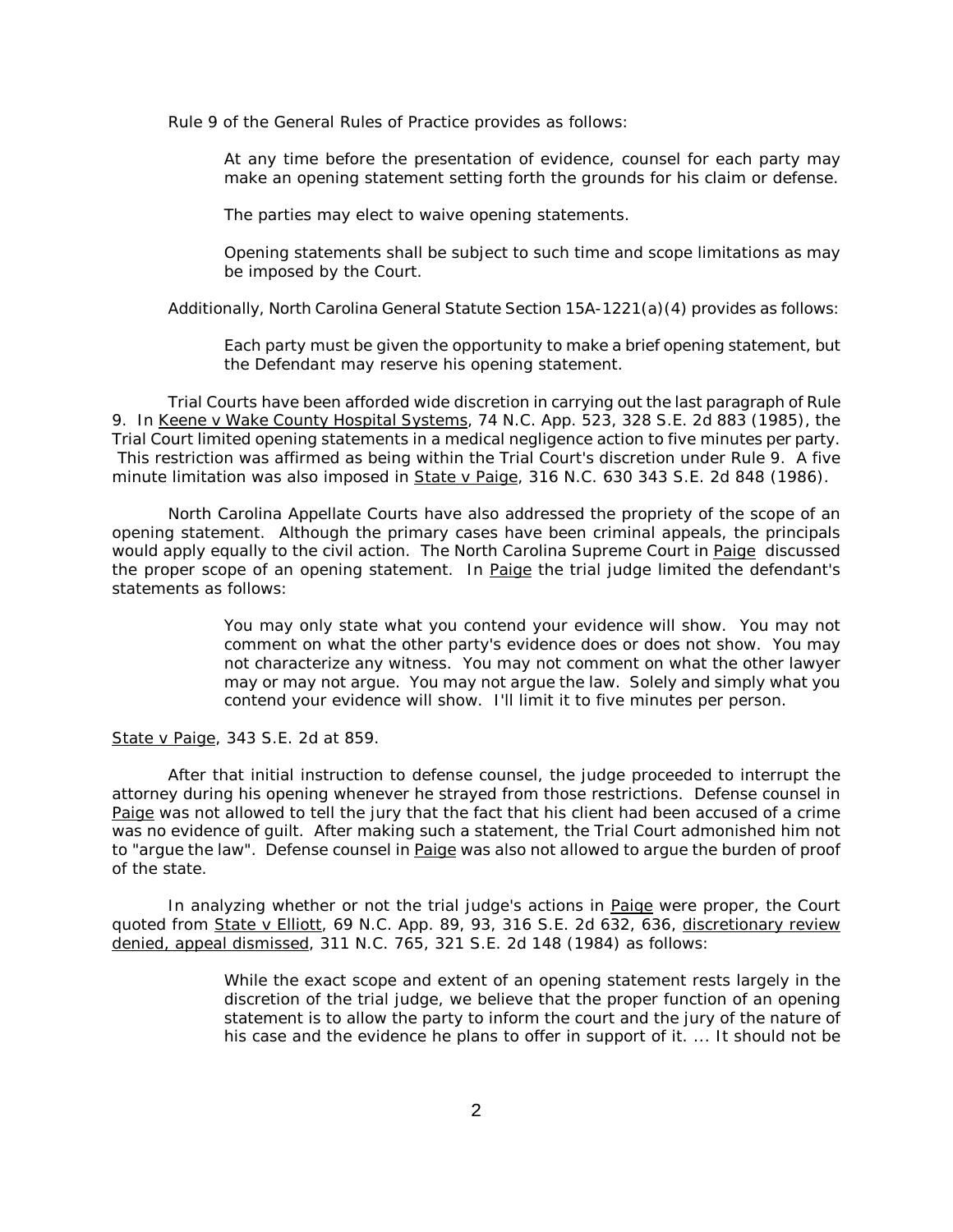permitted to become an argument on the case or an instruction as to the law of the case.

The Supreme Court in State v Paige cited that description of an opening statement with approval. The Court did rule, however, that defense counsel "should also have been allowed to state once without interruption that his client relied on the presumption of innocence and the State's burden to prove the defendant's guilt beyond a reasonable doubt". State v Paige, 343 S.E. 2d at 859. Of course, the Court then concluded that defendant had not shown that the Trial Court's interruptions and restrictions in his opening were prejudicial and affirmed the Trial Court's ruling as to the opening statement. Therefore, the discussion of the scope of opening from State v. Elliott quoted above and cited with approval by the North Carolina Supreme Court, is the clearest statement available of the permissible scope of opening statements in North Carolina. The gist of the rule from these cases is that you must limit yourself to forecasting your evidence and, as discussed in State v. Paige, you should be able to state for the jury once, the nature of your legal contentions.

I commend the Becton and Stein article which appears in the appendix for a more detailed discussion regarding decisions from other jurisdictions which have addressed the scope of opening.

## **III. THE PREPARATION OF YOUR OPENING STATEMENT**

Perhaps the most important concept to guide you in your preparation of opening statement is the well recognized learning principal of "primacy"; people remember best what they hear first. Therefore, it is critical to start your opening statement with a concise, clear headliner paragraph intended to capture interest and hopefully invoke action.

Secondly, although jurors take their role extremely seriously, do not overtax their patience or ability to listen for long periods of time. It is wise to always keep your opening as short as necessary to cover the essentials.

I suggest that each opening statement should have the following components:

## 1. THE HEADLINER STATEMENT.

This is the portion of the opening that you should perhaps spend the most amount of time on. You want to select your words carefully with the goal of concisely describing the case. Keep in mind that you are going to follow with details later. **DO NOT USE THIS PRECIOUS BEGINNING TO DO ANY OF THE FOLLOWING:** 

- Introduce yourself again.
- Thank the jury (they are not there by choice)
- To tell them what an opening is. (that's what the defense attorney does after you have given a good opening)
- Tell them what a trial is.

2. AN INTRODUCTION TO THE NATURE OF THE CLAIM AND THE PRIMARY PEOPLE INVOLVED.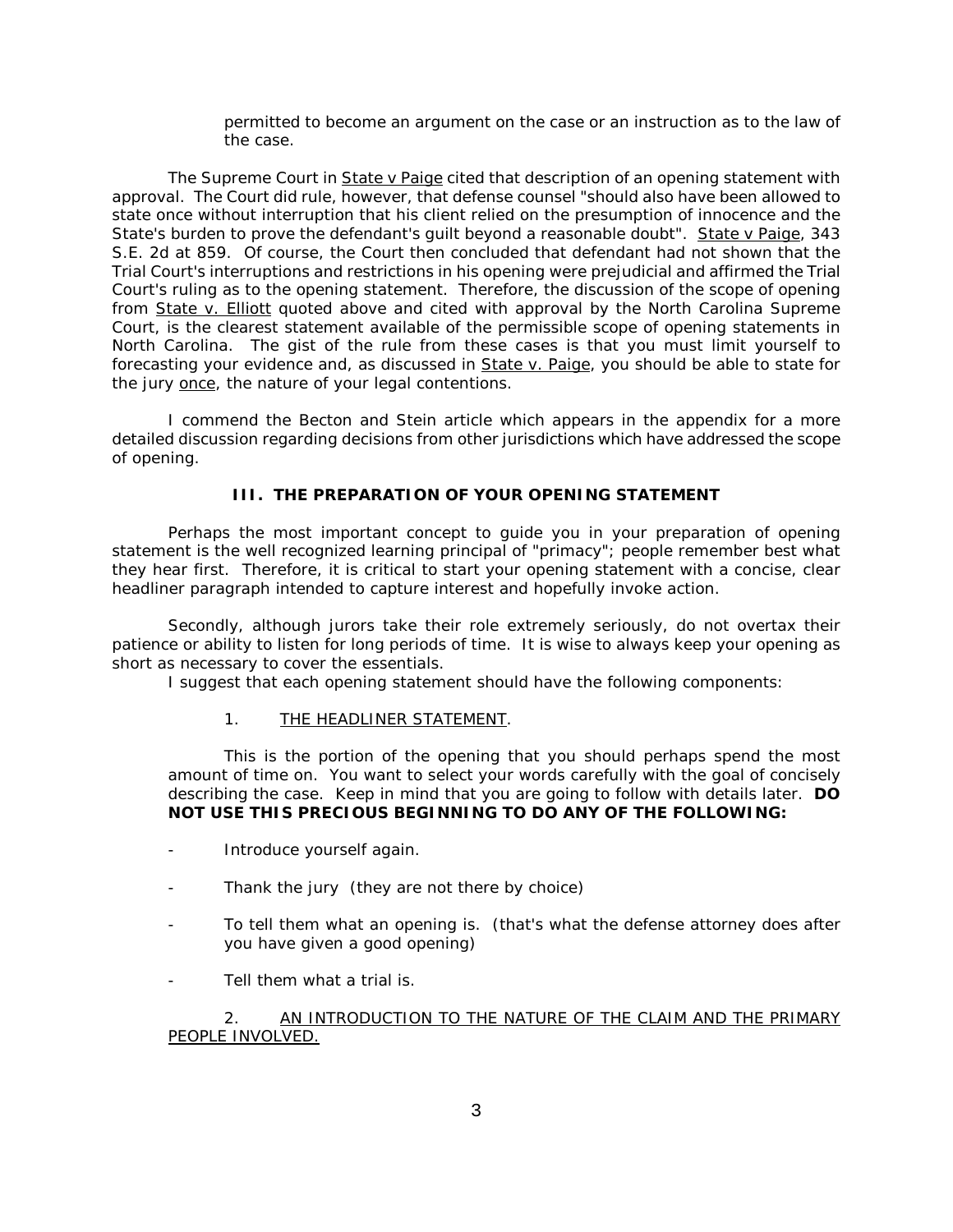Think of this as the who, what, where, when and why portion of every good newspaper article.

### 3. THE FORECAST OF THE EVIDENCE.

Your opening should introduce the jury to the important facts of the case. You can choose the exact method that you feel most comfortable with for each case. For example, if a case has many witnesses you will want to avoid getting bogged down in the introduction of witnesses but simply tell the story based on what you know all of the evidence will show. On the other hand, if you are trying a case that involves three witnesses, you may very well want to introduce each of your witnesses.

Several different organizational techniques are effective. Telling the story chronologically is perhaps the easiest for the jury to follow. Another method, generally referred to as "Flashback", can begin with the end result and then insert events from the past to tell the story about how this terrible result came about. This method may be particularly dramatic if the injuries are profound. Another common organizational technique is the description of "Parallel Actions"; in which you describe first the conduct of the plaintiff, and then switch to conduct of the defendant, until you have the stories literally collide at the crash which is the subject of the law suit. Experiment with all of these and see what works best for each case.

In the typical automobile collision personal injury claim, you will of course want to allocate your time wisely between those facts necessary to determine liability and those facts relating to the injuries and damages. I always prefer to review my evidence of negligence before reviewing the evidence of damages so as to avoid the perception from the jury that you are attempting to persuade with developing sympathy for your client.

### 4. YOUR CONCLUSION.

You want to end on a powerful note; one that will incorporate the theme that you have developed in the case. Be sure that you tell the jury what you will be asking them to do at the close of the trial. This does not mean that you have to tell them a specific dollar amount, but at least let them know that you will ask them to find that the defendant is liable to pay damages. You can tell them that at the close of the case you will discuss with them in greater detail what reasonable compensation means in this case. Some attorneys believe you should go ahead and give them a specific dollar amount early so they can start getting use to it. The risk with that is you may shock them because they don't yet know enough.

### **IV. PRACTICE POINTERS FOR THE PREPARATION AND DELIVERY OF OPENING.**

### 1. IS YOUR OPENING STATEMENT ARGUMENTATIVE?

We all know that you are not allowed to argue during an opening statement. Although as a practical matter most of your adversaries and the court will allow reasonable inferences to be drawn from the evidence and stated in your opening, you may not argue. What does that mean? Perhaps the most conservative and safest rule to follow, and I assure you one that will prevent objections from being sustained, is to ask yourself the following question as to each of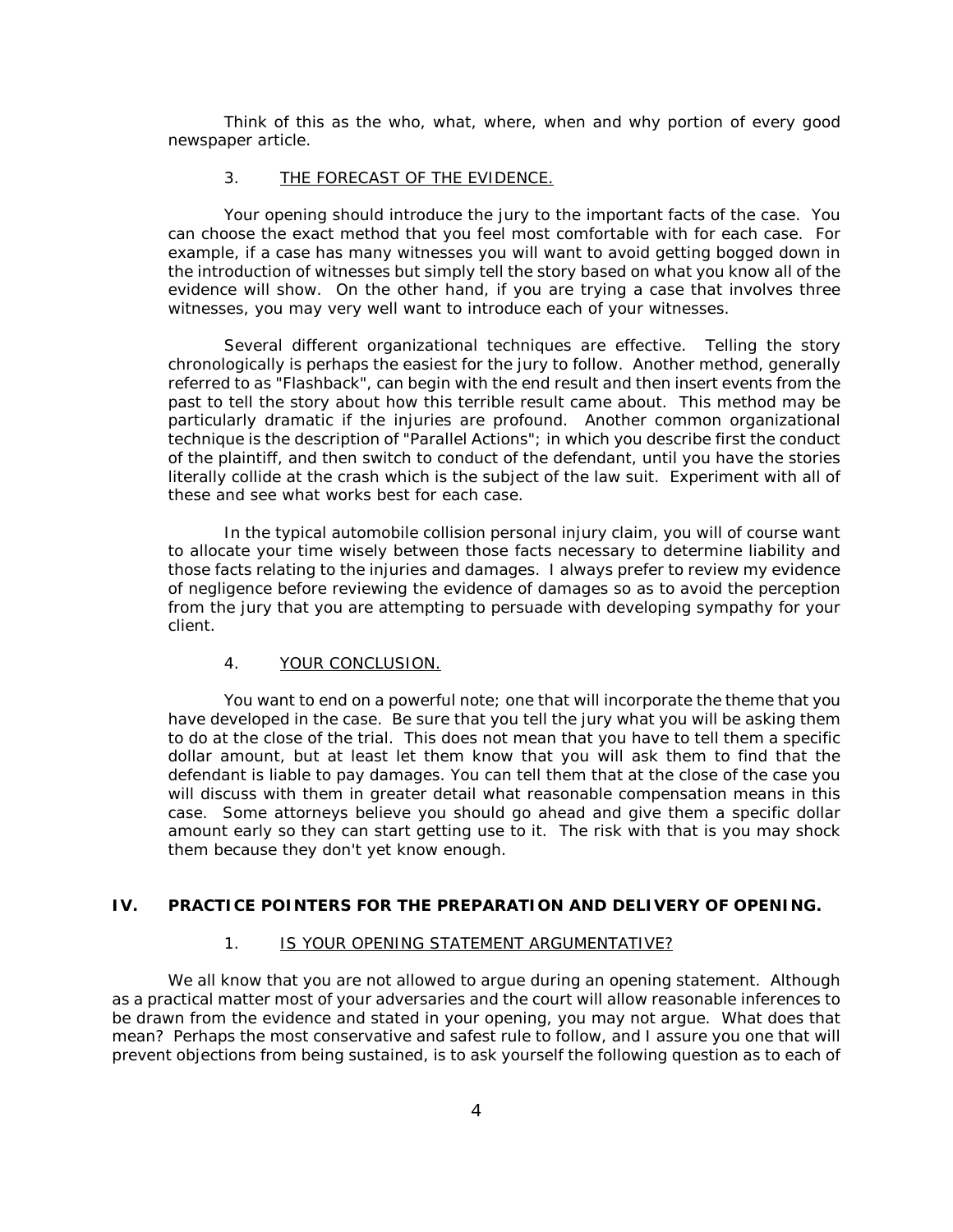your statements in your prepared opening: Is there a witness, or a document, which will state this fact?

Mindful of the parameters of State v. Paige, you may state your legal contentions of what you intend to prove without being argumentative. For example:

> We will prove to you that on December 25, 1991, the defendant drove his truck negligently by crashing into the rear end of Ms. Smith's vehicle causing the injuries you will hear about today.

Although in the purest sense, this is an argument because the defendant will be saying that facts support a different conclusion; that being no negligence or that injuries were not caused by the collision. However, such a statement of your contentions is permissible and not argument.

# 2. BE MINDFUL OF POTENTIAL EVIDENTIARY PROBLEMS.

You want to avoid telling a jury about evidence which ends up not being admitted. Such a mistake will cost you dearly in credibility and will give opposing counsel a nice bit of closing argument which she might not have otherwise had:

Ladies and gentlemen, I want to remind you that when Mr. Mills gave his opening he told you that he would present evidence showing that my client was drunk at the time of the collision. Now, have you heard any such evidence? No you have not. The plaintiff's case may have sounded like a case of merit during the opening, but now that we have seen the actual evidence, we can all see that it is nothing but a house of cards.

What can you do to minimize this? I suggest you do the following analysis for each opening you prepare:

a. Do I have any potential problems of having the evidence I intend to talk about in opening excluded from evidence?

b. Can I have the court rule in advance of opening on this issue by way of a Motion in Limine?

c. Are there parts of the defendant's case which I want to eliminate from her opening by filing a Motion in Limine?

By going through the above analysis you can avoid making promises of evidence that you can't keep.

Many judges do not like to stake themselves out on evidence rulings before trial. The court will often reserve the issue for ruling once the evidence is being presented. If that happens, then at least request that the court order defense counsel not to discuss evidence which was the subject of your Motion in Limine in his opening statement.

#### 3. TURN WEAKNESSES INTO STRENGTHS.

You should strive to incorporate facts into your opening which your opposition is planning on using during their defense. This is not done by arguing how the particular fact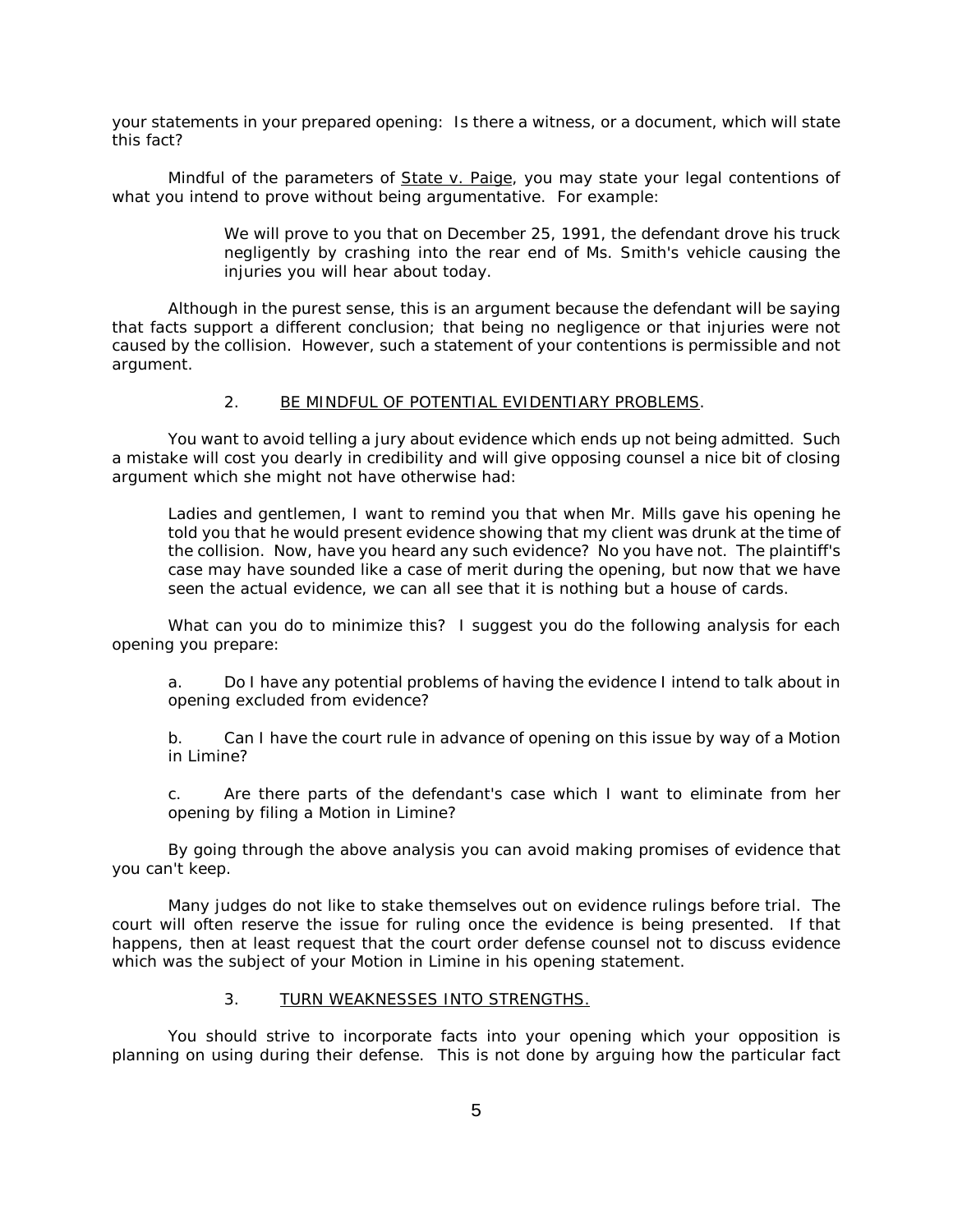doesn't really hurt your case, but is done by simply getting the information before the jury in a favorable light. Then when they hear the defense talk about it, it will not be as persuasive and certainly will have lost any "shock" value. If the jury hears about it first from you, then you will not sound defensive or like you are making excuses. You are "taking the sting out" of the defense in this way.

Let me use an example which actually occurs with great regularity in soft tissue injury cases. Most people over the age of 40 will have some degree of degenerative disc disease. The defendants will want to ultimately argue to the jury that the plaintiff's real problems arise out of the pre-existing condition of degenerative disc disease and that the defendant's conduct has nothing to do with that. During your preparation of the trial you will have done your homework and talked with your expert about this issue. The burden in North Carolina for getting a jury instruction on aggravation or activation of a pre-existing injury is a fairly easy burden to meet. Most orthopedic surgeons will agree to the following:

a. That most people over a certain age have some degree of degenerative disc disease.

b. That a person can go through their entire life without having any symptoms from the degenerative disc disease.

c. That a person with asymptomatic degenerative disc disease can become symptomatic as the result of a trauma such as a rear-end collision.

When you prepare your opening, you will know whether or not your expert is going to give you an opinion that the trauma from the collision activated or aggravated the pre-existing condition of degenerative disc disease. If you know that she will, then you can handle what may otherwise be a weakness during your opening in the following way:

Ms. Smith was 42 years old when the defendant hit her with his truck. Before that she had been very physically active, not only in caring for her family around the household but in her employment as an electrician. She climbed ladders, she lifted heavy objects, she vacuumed and mopped floors and she camped with her family. Before this collision, she had never experienced any pain in her back and neck which she now lives with on a daily basis.

Now, I do not mean to try to tell you that Ms. Smith was a perfect specimen of physical fitness before the collision. To the contrary, Ms. Smith, like many people her age, had what is referred to by physicians as "degenerative disc disease". Most of us know it simply as arthritis; that degeneration of joints which goes along with getting older. I want you to listen closely when Dr. Marcus Welby tells you how most people have some degree of degenerative disc disease and that many people go through their entire lives without having any symptoms of pain from that condition. Dr. Welby will tell you that in his opinion this collision caused the activation of symptoms from this degenerative disc disease. I tell you this because I want you to listen closely to that evidence, then listen closely to what Judge Brannon will tell you about Ms. Smith's right to recover damages for the activation of that condition.

Another example of how you may want to get in front of the jury something that you know the defense is going to hammer away at is the fact that you are dealing with soft tissue injuries which are hard to prove by objective, hard evidence. You have probably already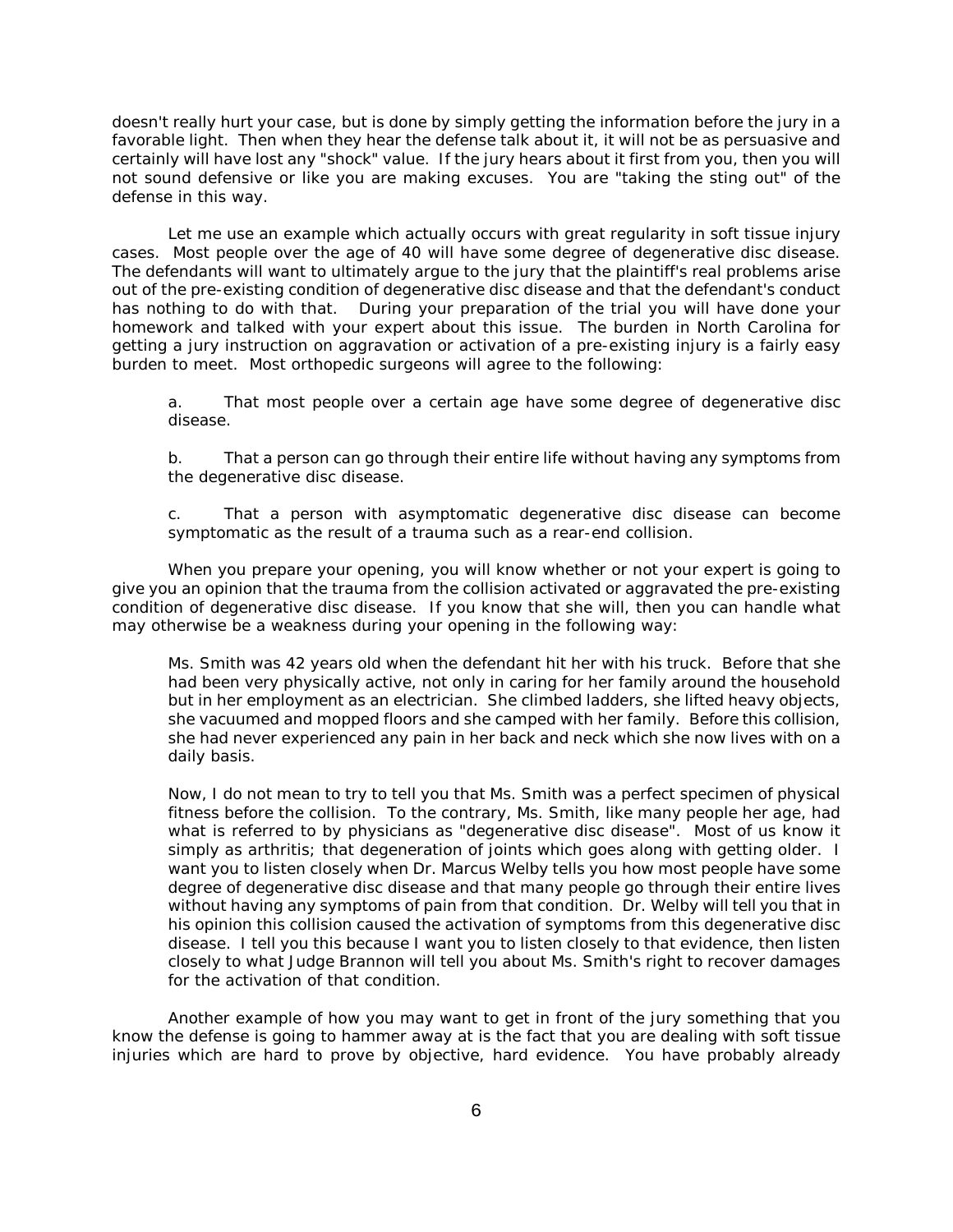touched on the notion during your jury selection but I suggest that you go ahead and mention that again in your opening:

Ladies and gentlemen, I also want to speak with you just a moment about some of the things that you will not see or hear about in this case. You will not see photographs of terrible cuts and scars; you will not see x-rays of broken bones. Ms. Smith's injuries are commonly referred to as "soft tissue" injuries. Those are injuries to the tendons, ligaments and muscular system of the body. Although these may be injuries which cannot be documented with photographs or x-rays, Dr. Welby will tell you that they are none the less injuries which cause real pain for Ms. Smith; injuries which caused severe muscle spasms in Ms. Smith and continue to affect her life in ways that healed broken bones would not.

## 4. CAN YOU USE EXHIBITS AND CHARTS?

I always like to use an exhibit or chart if possible. However, clear it with the Trial Court before your opening. Some judges are not comfortable with the use of an exhibit during opening statements so be sure to advise the judge of exactly what you intend to use during the pre-trial conference and make sure that it is going to be acceptable. I see no distinction between reciting verbally what a witness is going to say and using charts or photos to illustrate what the evidence is going to be.

## 5. BE YOURSELF.

It is essential that you present yourself to the jury with confidence and sincerity. The two most important keys to your ability to do so are: Be Yourself and Be Prepared. If you are well prepared you will be able to talk about the case with confidence. If you relax with yourself and not try to emulate others, then you will present your case with sincerity.

Having said that, let me caution you that the opening is not the part of the trial to be emotional or passionate. You will want to let the jury see you work for a while and let them learn to trust you before being emotional in your delivery. At the point of the opening statement they are more interested in learning the facts about the case rather than being worked up emotionally. Besides, you will be amazed how emotional a low-keyed presentation of terrible facts can be (if you're lucky enough to have a case with terrible facts). Once the jury has seen you work and know that you are well prepared and work hard, they will be more receptive to passion and emotion in the closing. Being overly zealous and passionate in your opening will also be more likely to create an overstatement of your case and to draw an objection as being argumentative.

### 6. NEVER, EVER READ YOUR OPENING.

Trust yourself! If you have prepared well and know your case, you can deliver your opening without reading it. Of course it will not be precisely as you have written it down, but who cares! The increased sincerity from not reading will always more than compensate for some loss of organization or something you inevitably leave out because you didn't read it.

Don't try to memorize it. Simply know the points you want to make. Prepare a one page summary of those points in the order in which you wish to make them and have that available at the podium if needed.